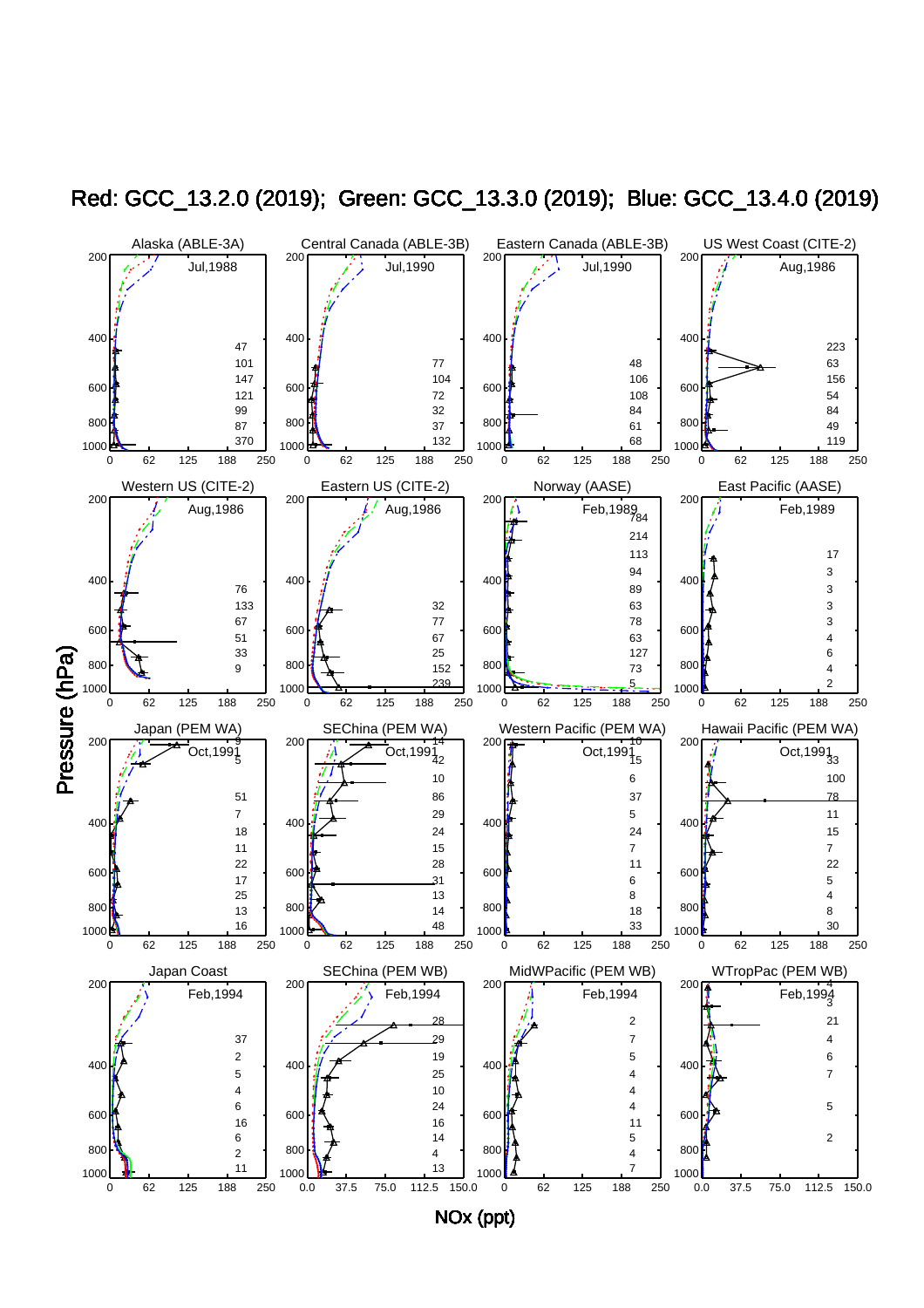

Red: GCC\_13.2.0 (2019); Green: GCC\_13.3.0 (2019); Blue: GCC\_13.4.0 (2019)

NOx (ppt)